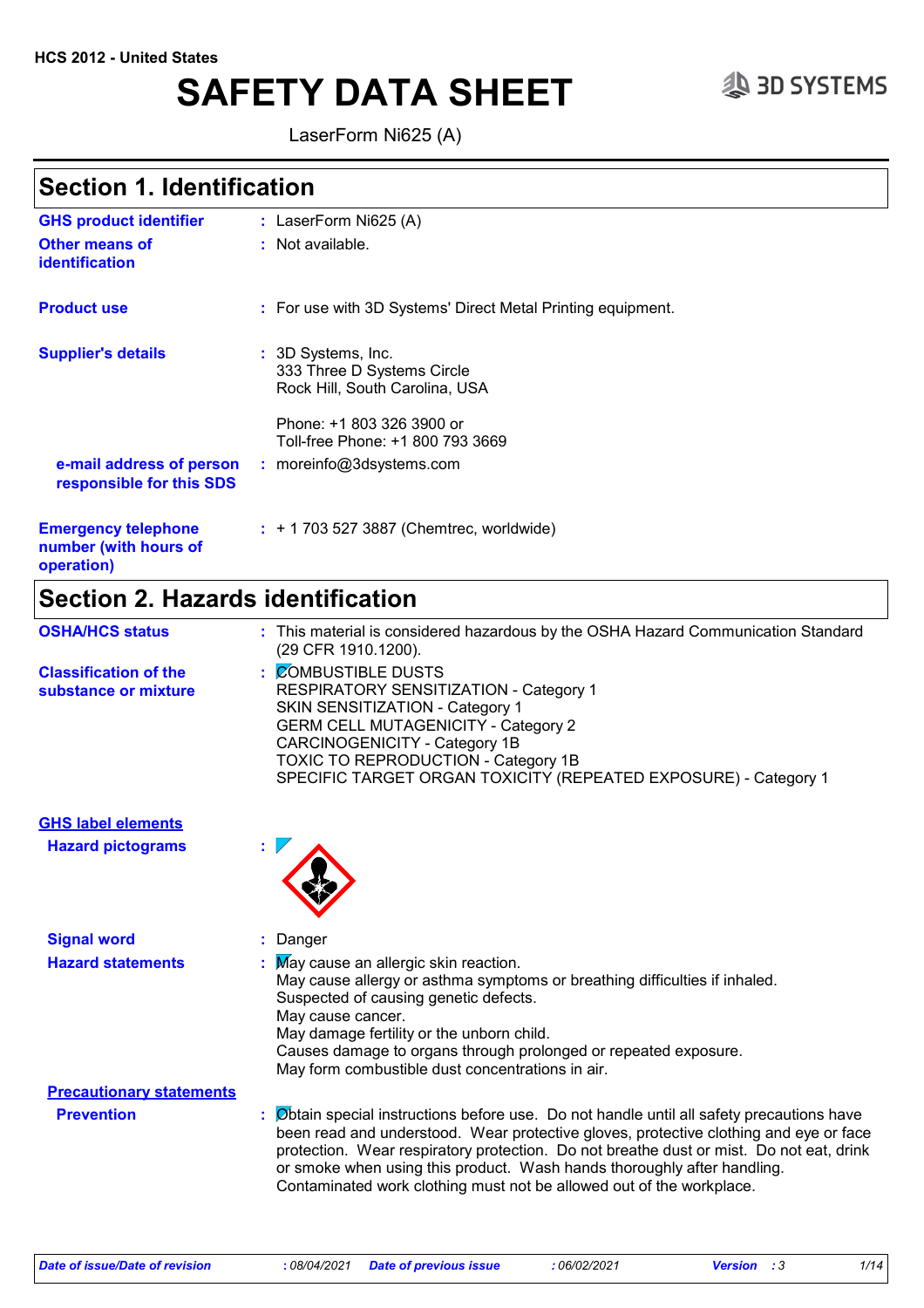### **Section 2. Hazards identification**

| <b>Response</b>                            | <b>F</b> exposed or concerned: Get medical advice or attention. IF INHALED: Remove<br>÷.<br>person to fresh air and keep comfortable for breathing. If experiencing respiratory<br>symptoms: Call a POISON CENTER or doctor. Wash contaminated clothing before<br>reuse. IF ON SKIN: Wash with plenty of water. If skin irritation or rash occurs: Get<br>medical advice or attention. |
|--------------------------------------------|----------------------------------------------------------------------------------------------------------------------------------------------------------------------------------------------------------------------------------------------------------------------------------------------------------------------------------------------------------------------------------------|
| <b>Storage</b>                             | : Store locked up.                                                                                                                                                                                                                                                                                                                                                                     |
| <b>Disposal</b>                            | Dispose of contents and container in accordance with all local, regional, national and<br>÷.<br>international regulations.                                                                                                                                                                                                                                                             |
| <b>Supplemental label</b><br>elements      | : Keep container tightly closed. Keep away from heat, hot surfaces, sparks, open flames<br>and other ignition sources. No smoking. Prevent dust accumulation.                                                                                                                                                                                                                          |
| <b>Hazards not otherwise</b><br>classified | : None known.                                                                                                                                                                                                                                                                                                                                                                          |

### **Section 3. Composition/information on ingredients**

| Substance/mixture     | : Mixture        |
|-----------------------|------------------|
| <b>Other means of</b> | : Not available. |
| <i>identification</i> |                  |

| <b>Ingredient name</b> | $\frac{9}{6}$ | <b>CAS number</b> |
|------------------------|---------------|-------------------|
| pickel powder          | $≥50 - ≤75$   | 7440-02-0         |
| chromium               | ≥10 - ≤25     | 7440-47-3         |
| molybdenum             | $≥5 - < 20$   | 7439-98-7         |
| niobium                | $\leq 5$      | 7440-03-1         |
| cobalt                 | $\leq$ 1      | 7440-48-4         |
| manganese              | $\leq$ 1      | 7439-96-5         |
| copper                 | $<$ 1         | 7440-50-8         |

Any concentration shown as a range is to protect confidentiality or is due to batch variation.

**There are no additional ingredients present which, within the current knowledge of the supplier and in the concentrations applicable, are classified and hence require reporting in this section.**

**Occupational exposure limits, if available, are listed in Section 8.**

### **Section 4. First aid measures**

| <b>Description of necessary first aid measures</b> |                                                                                                                                                                                                                                                                                                                                                                                                                                                                                                                                                                                                                                                                                                                                                                                                             |
|----------------------------------------------------|-------------------------------------------------------------------------------------------------------------------------------------------------------------------------------------------------------------------------------------------------------------------------------------------------------------------------------------------------------------------------------------------------------------------------------------------------------------------------------------------------------------------------------------------------------------------------------------------------------------------------------------------------------------------------------------------------------------------------------------------------------------------------------------------------------------|
| <b>Eye contact</b>                                 | : Immediately flush eyes with plenty of water, occasionally lifting the upper and lower<br>eyelids. Check for and remove any contact lenses. Continue to rinse for at least 10<br>minutes. Get medical attention.                                                                                                                                                                                                                                                                                                                                                                                                                                                                                                                                                                                           |
| <b>Inhalation</b>                                  | : Remove victim to fresh air and keep at rest in a position comfortable for breathing. If it<br>is suspected that fumes are still present, the rescuer should wear an appropriate mask<br>or self-contained breathing apparatus. If not breathing, if breathing is irregular or if<br>respiratory arrest occurs, provide artificial respiration or oxygen by trained personnel. It<br>may be dangerous to the person providing aid to give mouth-to-mouth resuscitation.<br>Get medical attention. If necessary, call a poison center or physician. If unconscious,<br>place in recovery position and get medical attention immediately. Maintain an open<br>airway. Loosen tight clothing such as a collar, tie, belt or waistband. In the event of any<br>complaints or symptoms, avoid further exposure. |
| <b>Skin contact</b>                                | : Wash with plenty of soap and water. Remove contaminated clothing and shoes. Wash<br>contaminated clothing thoroughly with water before removing it, or wear gloves.<br>Continue to rinse for at least 10 minutes. Get medical attention. In the event of any<br>complaints or symptoms, avoid further exposure. Wash clothing before reuse. Clean<br>shoes thoroughly before reuse.                                                                                                                                                                                                                                                                                                                                                                                                                       |
|                                                    |                                                                                                                                                                                                                                                                                                                                                                                                                                                                                                                                                                                                                                                                                                                                                                                                             |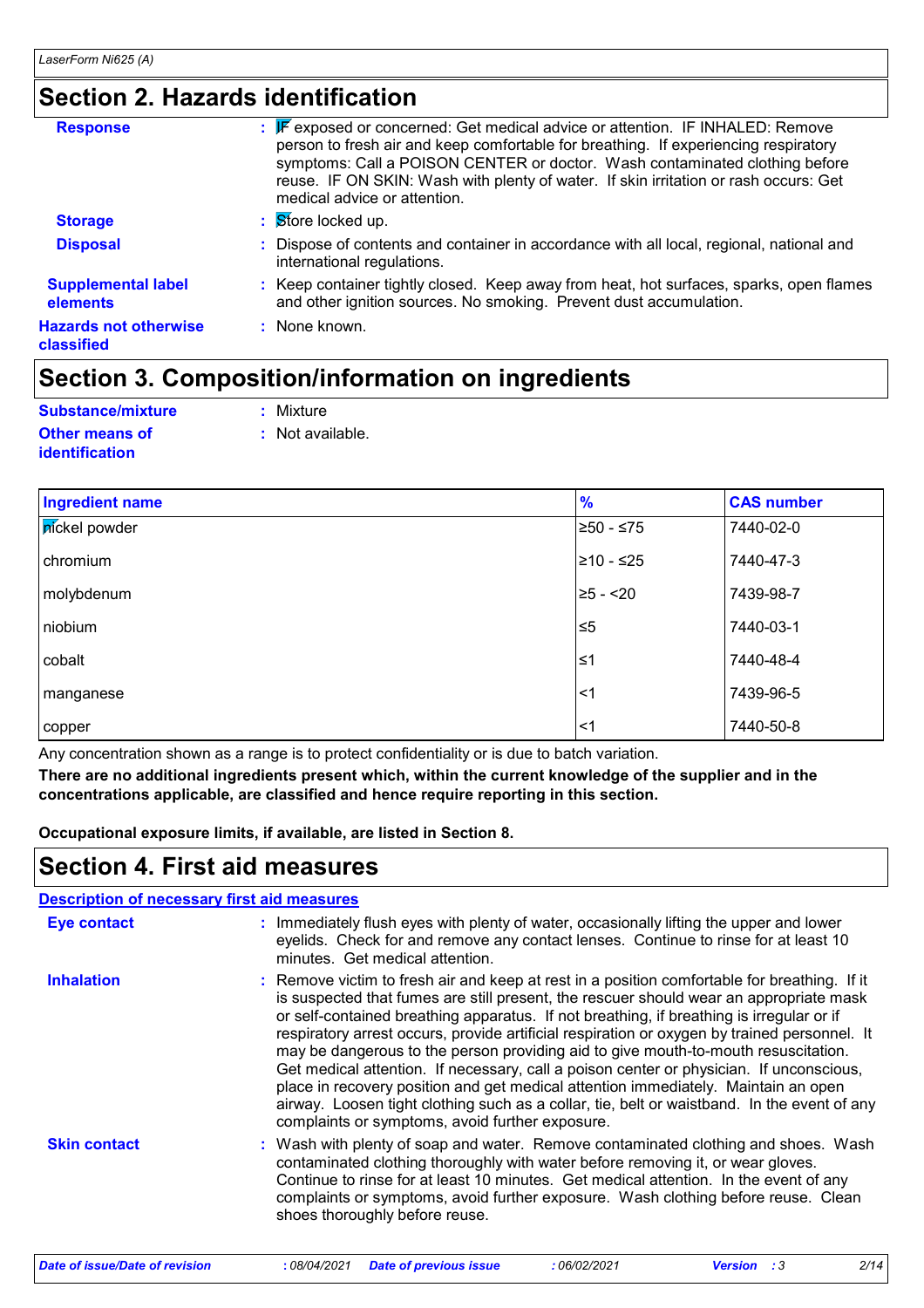## **Section 4. First aid measures**

| <b>Ingestion</b> |
|------------------|
|------------------|

#### **Most important symptoms/effects, acute and delayed**

| <b>Potential acute health effects</b> |                                                                                                                                                                                                                                                                                                                                                                                                                 |  |
|---------------------------------------|-----------------------------------------------------------------------------------------------------------------------------------------------------------------------------------------------------------------------------------------------------------------------------------------------------------------------------------------------------------------------------------------------------------------|--|
| <b>Eye contact</b>                    | : Exposure to airborne concentrations above statutory or recommended exposure limits<br>may cause irritation of the eyes.                                                                                                                                                                                                                                                                                       |  |
| <b>Inhalation</b>                     | : Exposure to airborne concentrations above statutory or recommended exposure limits<br>may cause irritation of the nose, throat and lungs. May cause allergy or asthma<br>symptoms or breathing difficulties if inhaled.                                                                                                                                                                                       |  |
| <b>Skin contact</b>                   | : May cause an allergic skin reaction.                                                                                                                                                                                                                                                                                                                                                                          |  |
| <b>Ingestion</b>                      | : No known significant effects or critical hazards.                                                                                                                                                                                                                                                                                                                                                             |  |
| Over-exposure signs/symptoms          |                                                                                                                                                                                                                                                                                                                                                                                                                 |  |
| <b>Eye contact</b>                    | : Adverse symptoms may include the following:<br>irritation<br>redness                                                                                                                                                                                                                                                                                                                                          |  |
| <b>Inhalation</b>                     | : Adverse symptoms may include the following:<br>respiratory tract irritation<br>coughing<br>wheezing and breathing difficulties<br>asthma<br>reduced fetal weight<br>increase in fetal deaths<br>skeletal malformations                                                                                                                                                                                        |  |
| <b>Skin contact</b>                   | : Adverse symptoms may include the following:<br>irritation<br>redness<br>reduced fetal weight<br>increase in fetal deaths<br>skeletal malformations                                                                                                                                                                                                                                                            |  |
| <b>Ingestion</b>                      | : Adverse symptoms may include the following:<br>reduced fetal weight<br>increase in fetal deaths<br>skeletal malformations                                                                                                                                                                                                                                                                                     |  |
|                                       | <u>Indication of immediate medical attention and special treatment needed, if necessary</u>                                                                                                                                                                                                                                                                                                                     |  |
| <b>Notes to physician</b>             | : Treat symptomatically. Contact poison treatment specialist immediately if large<br>quantities have been ingested or inhaled.                                                                                                                                                                                                                                                                                  |  |
| <b>Specific treatments</b>            | : No specific treatment.                                                                                                                                                                                                                                                                                                                                                                                        |  |
| <b>Protection of first-aiders</b>     | : No action shall be taken involving any personal risk or without suitable training. If it is<br>suspected that fumes are still present, the rescuer should wear an appropriate mask or<br>self-contained breathing apparatus. It may be dangerous to the person providing aid to<br>give mouth-to-mouth resuscitation. Wash contaminated clothing thoroughly with water<br>before removing it, or wear gloves. |  |

#### **See toxicological information (Section 11)**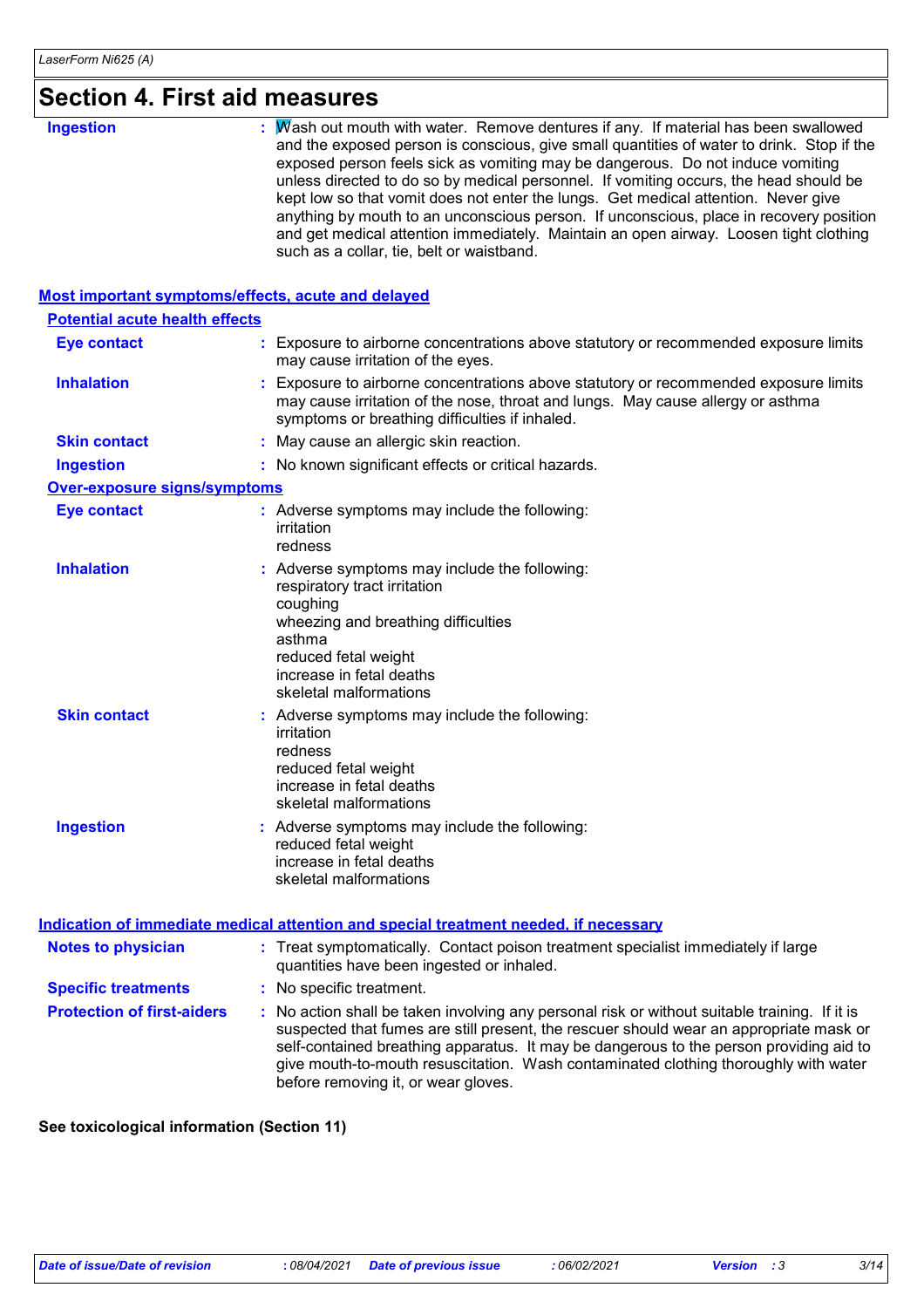## **Section 5. Fire-fighting measures**

| <b>Extinguishing media</b>                               |                                                                                                                                                                                                                                                                                                                               |
|----------------------------------------------------------|-------------------------------------------------------------------------------------------------------------------------------------------------------------------------------------------------------------------------------------------------------------------------------------------------------------------------------|
| <b>Suitable extinguishing</b><br>media                   | : Use approved Class D extinguisher or smother with dry sand, dry clay or dry ground<br>limestone. Use an extinguishing agent suitable for the surrounding fire.                                                                                                                                                              |
| <b>Unsuitable extinguishing</b><br>media                 | $\therefore$ CO <sub>2</sub> , water, ABC powder and foam.                                                                                                                                                                                                                                                                    |
| <b>Specific hazards arising</b><br>from the chemical     | : May form explosible dust-air mixture if dispersed.                                                                                                                                                                                                                                                                          |
| <b>Hazardous thermal</b><br>decomposition products       | : Decomposition products may include the following materials:<br>metal oxide/oxides                                                                                                                                                                                                                                           |
| <b>Special protective actions</b><br>for fire-fighters   | : Promptly isolate the scene by removing all persons from the vicinity of the incident if<br>there is a fire. No action shall be taken involving any personal risk or without suitable<br>training. Move containers from fire area if this can be done without risk. Use water<br>spray to keep fire-exposed containers cool. |
| <b>Special protective</b><br>equipment for fire-fighters | : Fire-fighters should wear appropriate protective equipment and self-contained breathing<br>apparatus (SCBA) with a full face-piece operated in positive pressure mode.                                                                                                                                                      |
| <b>Remark (Explosibility)</b>                            | : May form explosible dust-air mixture if dispersed.                                                                                                                                                                                                                                                                          |

## **Section 6. Accidental release measures**

|                                                              | <b>Personal precautions, protective equipment and emergency procedures</b>                                                                                                                                                                                                                                                                                                                                                                                                                                                                                                                                                                                                                                   |
|--------------------------------------------------------------|--------------------------------------------------------------------------------------------------------------------------------------------------------------------------------------------------------------------------------------------------------------------------------------------------------------------------------------------------------------------------------------------------------------------------------------------------------------------------------------------------------------------------------------------------------------------------------------------------------------------------------------------------------------------------------------------------------------|
| For non-emergency<br>personnel                               | : No action shall be taken involving any personal risk or without suitable training.<br>Evacuate surrounding areas. Keep unnecessary and unprotected personnel from<br>entering. Do not touch or walk through spilled material. Shut off all ignition sources.<br>No flares, smoking or flames in hazard area. Avoid breathing dust. Provide adequate<br>ventilation. Wear appropriate respirator when ventilation is inadequate. Put on<br>appropriate personal protective equipment.                                                                                                                                                                                                                       |
| For emergency responders                                     | If specialized clothing is required to deal with the spillage, take note of any information in<br>-11<br>Section 8 on suitable and unsuitable materials. See also the information in "For non-<br>emergency personnel".                                                                                                                                                                                                                                                                                                                                                                                                                                                                                      |
| <b>Environmental precautions</b>                             | : Avoid dispersal of spilled material and runoff and contact with soil, waterways, drains<br>and sewers. Inform the relevant authorities if the product has caused environmental<br>pollution (sewers, waterways, soil or air).                                                                                                                                                                                                                                                                                                                                                                                                                                                                              |
| <b>Methods and materials for containment and cleaning up</b> |                                                                                                                                                                                                                                                                                                                                                                                                                                                                                                                                                                                                                                                                                                              |
| <b>Small spill</b>                                           | : Move containers from spill area. Use spark-proof tools and explosion-proof equipment.<br>Avoid dust generation. Do not dry sweep. Use only vacuum cleaners equipped with a<br>wet separator system and a grounding cable (ATEX, Hazardous locations certified /<br>Suitable for use with Group E (IIIC) Conductive Dusts / Suitable for use in Class 2,<br>Division II (Zone 22) locations or better). Place spilled material in a designated, labeled<br>waste container. Dispose of via a licensed waste disposal contractor.                                                                                                                                                                            |
| <b>Large spill</b>                                           | Move containers from spill area. Use spark-proof tools and explosion-proof equipment.<br>Approach release from upwind. Prevent entry into sewers, water courses, basements<br>or confined areas. Avoid dust generation. Use only vacuum cleaners equipped with a<br>wet separator system and a grounding cable (ATEX, Hazardous locations certified /<br>Suitable for use with Group E (IIIC) Conductive Dusts / Suitable for use in Class 2,<br>Division II (Zone 22) locations or better). Avoid creating dusty conditions and prevent<br>wind dispersal. Dispose of via a licensed waste disposal contractor. Note: see Section<br>1 for emergency contact information and Section 13 for waste disposal. |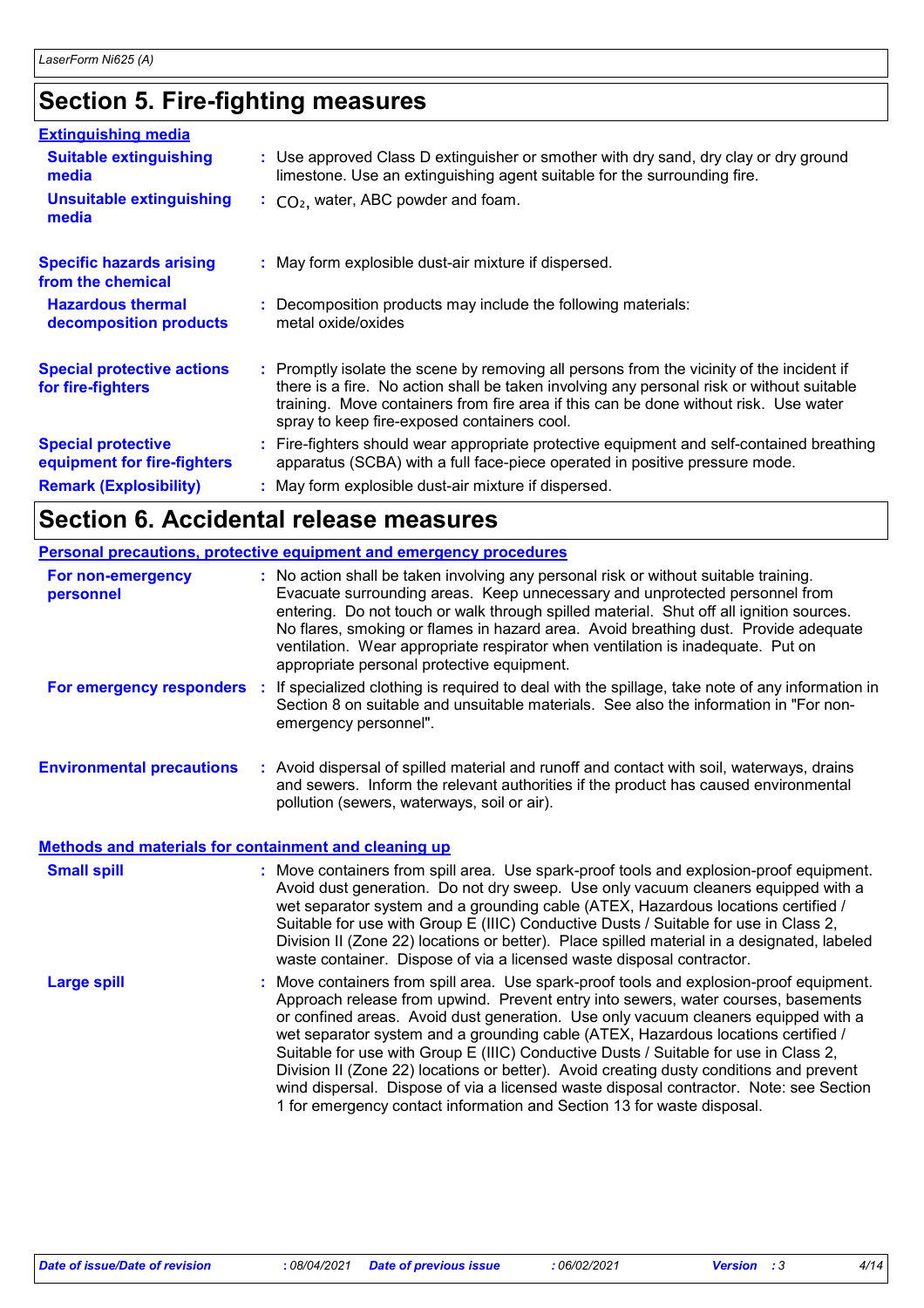## **Section 7. Handling and storage**

| <b>Precautions for safe handling</b>                                      |                                                                                                                                                                                                                                                                                                                                                                                                                                                                                                                                                                                                                                                                                                                                                                                                                                                                                                                                                                                                                                                                                                                                                                                                                                                                                                                                                                                                                       |
|---------------------------------------------------------------------------|-----------------------------------------------------------------------------------------------------------------------------------------------------------------------------------------------------------------------------------------------------------------------------------------------------------------------------------------------------------------------------------------------------------------------------------------------------------------------------------------------------------------------------------------------------------------------------------------------------------------------------------------------------------------------------------------------------------------------------------------------------------------------------------------------------------------------------------------------------------------------------------------------------------------------------------------------------------------------------------------------------------------------------------------------------------------------------------------------------------------------------------------------------------------------------------------------------------------------------------------------------------------------------------------------------------------------------------------------------------------------------------------------------------------------|
| <b>Protective measures</b>                                                | : Put on appropriate personal protective equipment (see Section 8). Persons with a<br>history of skin sensitization problems or asthma, allergies or chronic or recurrent<br>respiratory disease should not be employed in any process in which this product is used.<br>Avoid exposure - obtain special instructions before use. Avoid exposure during<br>pregnancy. Do not handle until all safety precautions have been read and understood.<br>Do not get in eyes or on skin or clothing. Do not breathe dust. Do not ingest. Avoid the<br>creation of dust when handling and avoid all possible sources of ignition (spark or flame).<br>Prevent dust accumulation. Use only with adequate ventilation. Wear appropriate<br>respirator when ventilation is inadequate. Keep in the original container or an approved<br>alternative made from a compatible material, kept tightly closed when not in use.<br>Electrical equipment and lighting should be protected to appropriate standards to<br>prevent dust coming into contact with hot surfaces, sparks or other ignition sources.<br>Take precautionary measures against electrostatic discharges. To avoid fire or<br>explosion, dissipate static electricity during transfer by grounding and bonding<br>containers and equipment before transferring material. Empty containers retain product<br>residue and can be hazardous. Do not reuse container. |
| <b>Advice on general</b><br>occupational hygiene                          | : Eating, drinking and smoking should be prohibited in areas where this material is<br>handled, stored and processed. Workers should wash hands and face before eating,<br>drinking and smoking. Remove contaminated clothing and protective equipment before<br>entering eating areas. See also Section 8 for additional information on hygiene<br>measures.                                                                                                                                                                                                                                                                                                                                                                                                                                                                                                                                                                                                                                                                                                                                                                                                                                                                                                                                                                                                                                                         |
| <b>Conditions for safe storage,</b><br>including any<br>incompatibilities | Store in accordance with local regulations. Store in a segregated and approved area.<br>Store in original container protected from direct sunlight in a dry, cool and well-ventilated<br>area, away from incompatible materials (see Section 10) and food and drink. Store<br>locked up. Eliminate all ignition sources. Separate from oxidizing materials. Keep<br>container tightly closed and sealed until ready for use. Containers that have been<br>opened must be carefully resealed and kept upright to prevent leakage. Do not store in<br>unlabeled containers. Use appropriate containment to avoid environmental<br>contamination. See Section 10 for incompatible materials before handling or use.                                                                                                                                                                                                                                                                                                                                                                                                                                                                                                                                                                                                                                                                                                      |

## **Section 8. Exposure controls/personal protection**

#### **Control parameters**

#### **Occupational exposure limits**

| <b>Ingredient name</b>         |                                              | <b>Exposure limits</b>                                                                                                                                                                                                                                                                                                                                                                                                  |
|--------------------------------|----------------------------------------------|-------------------------------------------------------------------------------------------------------------------------------------------------------------------------------------------------------------------------------------------------------------------------------------------------------------------------------------------------------------------------------------------------------------------------|
| pickel powder<br>chromium      |                                              | ACGIH TLV (United States, 1/2021).<br>TWA: 1.5 mg/m <sup>3</sup> 8 hours. Form: Inhalable<br>fraction<br>OSHA PEL 1989 (United States, 3/1989).<br>TWA: 1 mg/m <sup>3</sup> , (as Ni) 8 hours.<br>NIOSH REL (United States, 10/2020).<br>TWA: 0.015 mg/m <sup>3</sup> , (as Ni) 10 hours.<br>OSHA PEL (United States, 5/2018).<br>TWA: 1 mg/m <sup>3</sup> , (as Ni) 8 hours.<br>OSHA PEL 1989 (United States, 3/1989). |
|                                |                                              | TWA: 1 $mg/m3$ 8 hours.<br>ACGIH TLV (United States, 1/2021).<br>TWA: 0.5 mg/m <sup>3</sup> , (measured as Cr) 8 hours.<br>Form: Inhalable fraction<br>NIOSH REL (United States, 10/2020).<br>TWA: $0.5 \text{ mg/m}^3$ 8 hours.<br>OSHA PEL (United States, 5/2018).<br>TWA: 1 mg/m <sup>3</sup> , (as Cr) 8 hours.                                                                                                    |
| molybdenum                     |                                              | ACGIH TLV (United States, 1/2021).<br>TWA: 10 mg/m <sup>3</sup> , (as Mo) 8 hours. Form:<br>Inhalable fraction                                                                                                                                                                                                                                                                                                          |
| Date of issue/Date of revision | :08/04/2021<br><b>Date of previous issue</b> | 5/14<br>: 06/02/2021<br><b>Version</b> : 3                                                                                                                                                                                                                                                                                                                                                                              |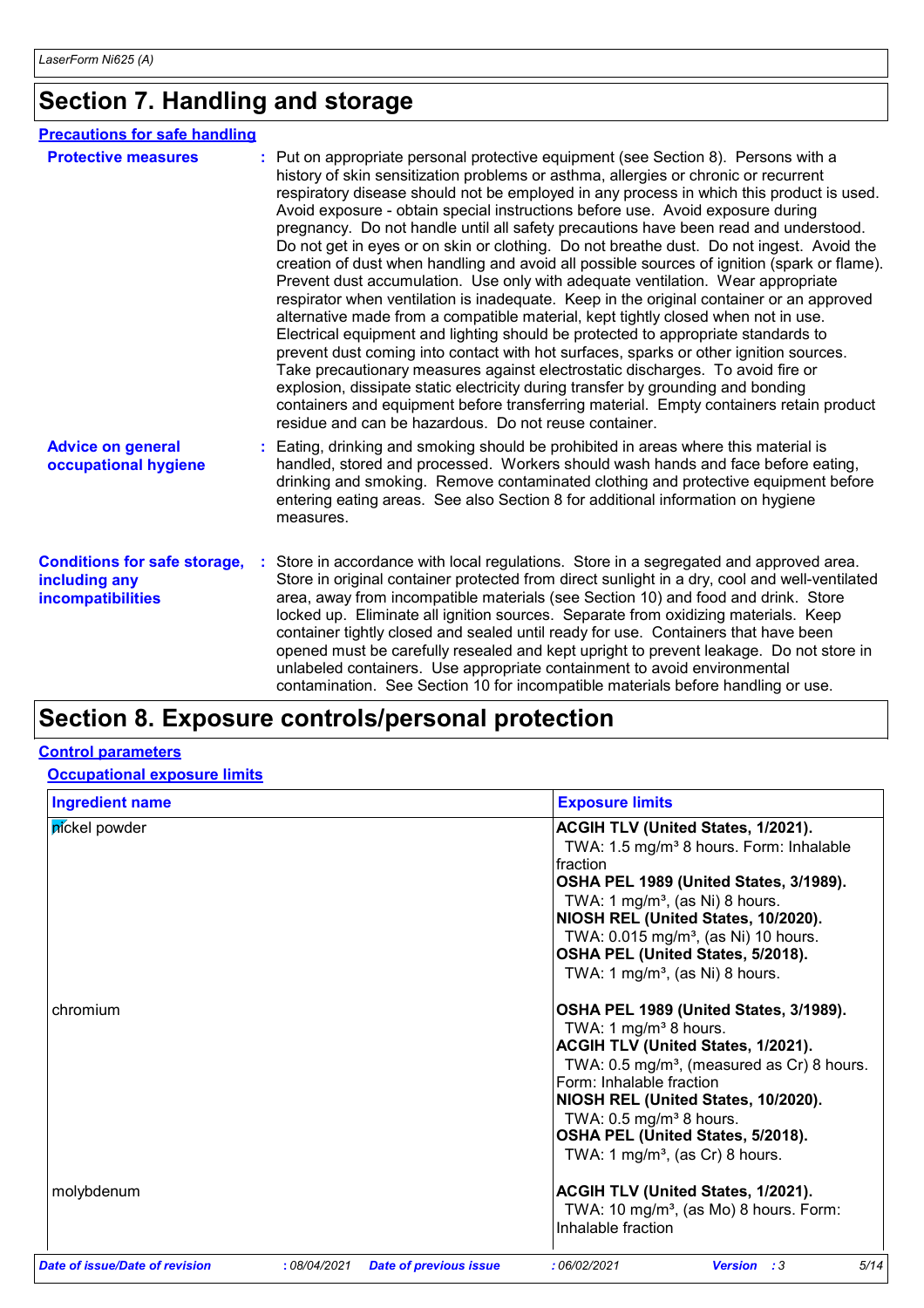## **Section 8. Exposure controls/personal protection**

|                                            | TWA: 3 mg/m <sup>3</sup> , (as Mo) 8 hours. Form:<br>Respirable fraction                                                                                                                                                                                                                                                                                                                                                                                                                                                                                                                                                          |
|--------------------------------------------|-----------------------------------------------------------------------------------------------------------------------------------------------------------------------------------------------------------------------------------------------------------------------------------------------------------------------------------------------------------------------------------------------------------------------------------------------------------------------------------------------------------------------------------------------------------------------------------------------------------------------------------|
| niobium                                    | None.                                                                                                                                                                                                                                                                                                                                                                                                                                                                                                                                                                                                                             |
|                                            |                                                                                                                                                                                                                                                                                                                                                                                                                                                                                                                                                                                                                                   |
| cobalt                                     | NIOSH REL (United States, 10/2020).<br>TWA: 0.05 mg/m <sup>3</sup> , (as Co) 10 hours. Form:<br>Dust and fumes<br>ACGIH TLV (United States, 1/2021). Skin<br>sensitizer. Inhalation sensitizer.<br>TWA: 0.02 mg/m <sup>3</sup> , (as Co) 8 hours.<br>TWA: 0.005 mg/m <sup>3</sup> 8 hours. Form: Thoracic<br>fraction<br>OSHA PEL 1989 (United States, 3/1989).<br>TWA: $0.05 \text{ mg/m}^3$ , (as Co) 8 hours.<br>OSHA PEL (United States, 5/2018).<br>TWA: $0.1 \text{ mg/m}^3$ , (as Co) 8 hours.                                                                                                                             |
| manganese                                  | OSHA PEL 1989 (United States, 3/1989).<br>TWA: 1 mg/m <sup>3</sup> , (as Mn) 8 hours. Form: Fume<br>STEL: 3 mg/m <sup>3</sup> , (as Mn) 15 minutes. Form:<br>Fume<br>NIOSH REL (United States, 10/2020).<br>TWA: 1 mg/m <sup>3</sup> , (as Mn) 10 hours. Form:<br>Fume<br>STEL: 3 mg/m <sup>3</sup> , (as Mn) 15 minutes. Form:<br>Fume<br>OSHA PEL (United States, 5/2018).<br>CEIL: 5 mg/m <sup>3</sup> , (as Mn) Form: Fume<br>ACGIH TLV (United States, 1/2021).<br>TWA: $0.1 \text{ mg/m}^3$ , (as Mn) 8 hours. Form:<br>Inhalable fraction<br>TWA: $0.02$ mg/m <sup>3</sup> , (as Mn) 8 hours. Form:<br>Respirable fraction |
| copper                                     | ACGIH TLV (United States, 1/2021).<br>TWA: 1 mg/m <sup>3</sup> , (as Cu) 8 hours. Form: Dust<br>and mist<br>TWA: 0.2 mg/m <sup>3</sup> 8 hours. Form: Fume<br>OSHA PEL 1989 (United States, 3/1989).<br>TWA: 1 mg/m <sup>3</sup> , (as Cu) 8 hours. Form:<br>Dusts and Mists<br>TWA: 0.1 mg/m <sup>3</sup> , (as Cu) 8 hours. Form:<br>Fume<br>NIOSH REL (United States, 10/2020).<br>TWA: 1 mg/m <sup>3</sup> , (as Cu) 10 hours. Form:<br>Dusts and Mists<br>OSHA PEL (United States, 5/2018).<br>TWA: 1 mg/m <sup>3</sup> 8 hours. Form: Dusts and<br><b>Mists</b><br>TWA: 0.1 mg/m <sup>3</sup> 8 hours. Form: Fume           |
| <b>Appropriate engineering</b><br>controls | : Use only with adequate ventilation. If user operations generate dust, fumes, gas, vapor<br>or mist, use process enclosures, local exhaust ventilation or other engineering controls<br>to keep worker exposure to airborne contaminants below any recommended or statutory<br>limits. The engineering controls also need to keep gas, vapor or dust concentrations<br>below any lower explosive limits. Use explosion-proof ventilation equipment.                                                                                                                                                                              |
| <b>Environmental exposure</b>              | Emissions from ventilation or work process equipment should be checked to ensure                                                                                                                                                                                                                                                                                                                                                                                                                                                                                                                                                  |

**controls** they comply with the requirements of environmental protection legislation. In some cases, fume scrubbers, filters or engineering modifications to the process equipment will be necessary to reduce emissions to acceptable levels.

*Date of issue/Date of revision* **:** *08/04/2021 Date of previous issue : 06/02/2021 Version : 3 6/14*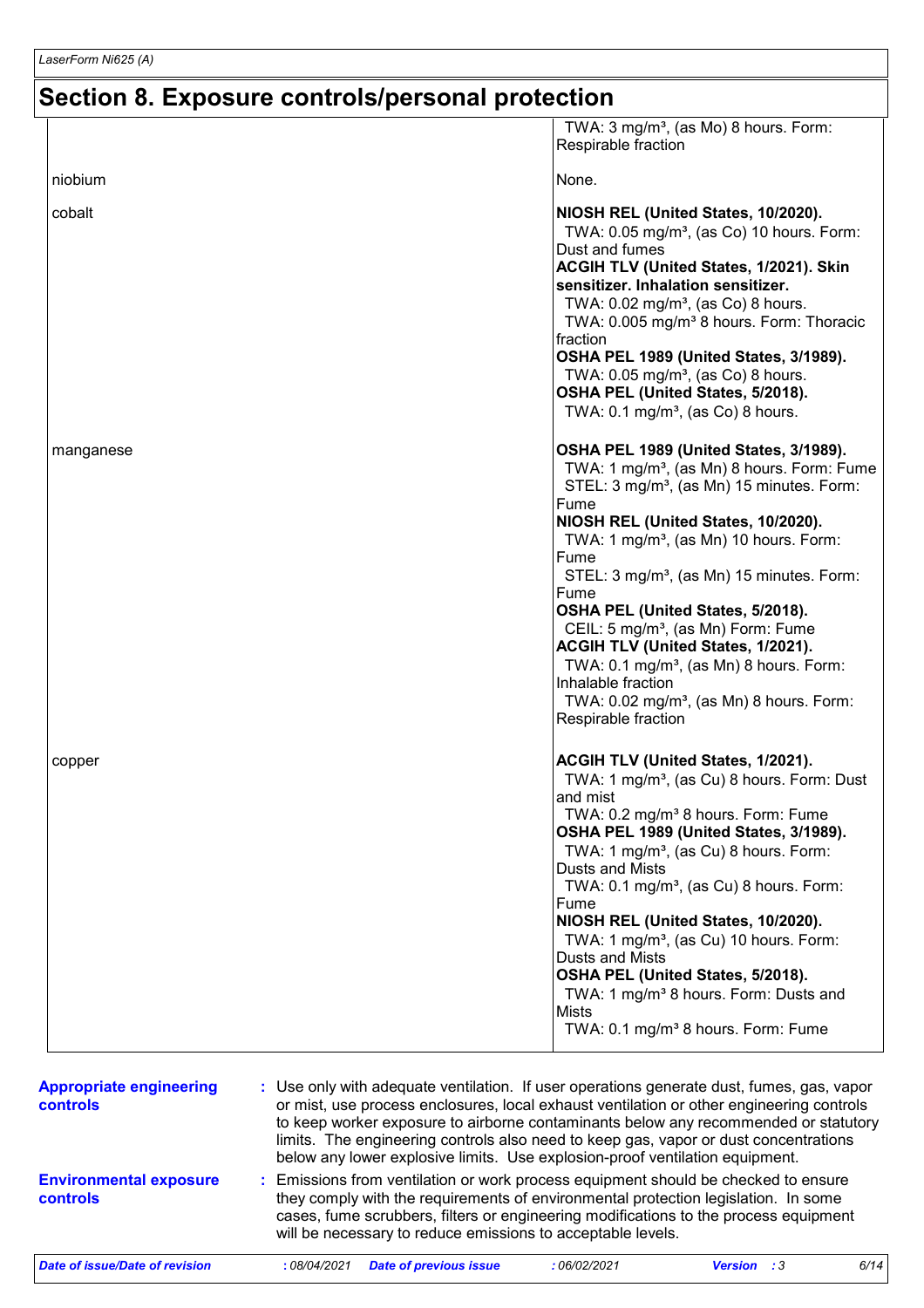### **Section 8. Exposure controls/personal protection**

#### **Individual protection measures**

| <b>Hygiene measures</b>       | : Do not blow dust off clothing or skin with compressed air. Wash hands, forearms and<br>face thoroughly after handling chemical products, before eating, smoking and using the<br>lavatory and at the end of the working period. Appropriate techniques should be used to<br>remove potentially contaminated clothing. Contaminated work clothing should not be<br>allowed out of the workplace. Wash contaminated clothing before reusing. Ensure that<br>eyewash stations and safety showers are close to the workstation location.                                                                                 |
|-------------------------------|------------------------------------------------------------------------------------------------------------------------------------------------------------------------------------------------------------------------------------------------------------------------------------------------------------------------------------------------------------------------------------------------------------------------------------------------------------------------------------------------------------------------------------------------------------------------------------------------------------------------|
| <b>Eye/face protection</b>    | : Safety eyewear complying with an approved standard should be used when a risk<br>assessment indicates this is necessary to avoid exposure to liquid splashes, mists,<br>gases or dusts. If contact is possible, the following protection should be worn, unless<br>the assessment indicates a higher degree of protection: safety glasses with side-<br>shields. If operating conditions cause high dust concentrations to be produced, use<br>dust goggles.                                                                                                                                                         |
| <b>Skin protection</b>        |                                                                                                                                                                                                                                                                                                                                                                                                                                                                                                                                                                                                                        |
| <b>Hand protection</b>        | : Chemical-resistant, impervious gloves complying with an approved standard should be<br>worn at all times when handling chemical products if a risk assessment indicates this is<br>necessary. Considering the parameters specified by the glove manufacturer, check<br>during use that the gloves are still retaining their protective properties. It should be<br>noted that the time to breakthrough for any glove material may be different for different<br>glove manufacturers. In the case of mixtures, consisting of several substances, the<br>protection time of the gloves cannot be accurately estimated. |
| <b>Body protection</b>        | : Personal protective equipment for the body should be selected based on the task being<br>performed and the risks involved and should be approved by a specialist before<br>handling this product.<br>For the greatest protection from static discharges, clothing should include anti-static<br>overalls, boots and gloves.                                                                                                                                                                                                                                                                                          |
| <b>Other skin protection</b>  | : Appropriate footwear and any additional skin protection measures should be selected<br>based on the task being performed and the risks involved and should be approved by a<br>specialist before handling this product.                                                                                                                                                                                                                                                                                                                                                                                              |
| <b>Respiratory protection</b> | : Based on the hazard and potential for exposure, select a respirator that meets the<br>appropriate standard or certification. Respirators must be used according to a<br>respiratory protection program to ensure proper fitting, training, and other important<br>aspects of use.<br>Recommended: Ensure an MSHA/NIOSH-approved respirator or equivalent is used.<br>(Class N99)                                                                                                                                                                                                                                     |

### **Section 9. Physical and chemical properties**

The conditions of measurement of all properties are at standard temperature and pressure unless otherwise indicated.

| Date of issue/Date of revision                                    | :08/04/2021<br><b>Date of previous issue</b><br>:06/02/2021 | <b>Version</b> : 3 | 7/14 |
|-------------------------------------------------------------------|-------------------------------------------------------------|--------------------|------|
| <b>Relative vapor density</b>                                     | : Mot applicable.                                           |                    |      |
| <b>Vapor pressure</b>                                             | : Not available.                                            |                    |      |
| Lower and upper explosion<br>limit/flammability limit             | : Mot applicable.                                           |                    |      |
| <b>Flammability</b>                                               | : Not available.                                            |                    |      |
| <b>Evaporation rate</b>                                           | : Not available.                                            |                    |      |
| <b>Flash point</b>                                                | : Mot applicable.                                           |                    |      |
| <b>Boiling point, initial boiling</b><br>point, and boiling range | : Not available.                                            |                    |      |
| <b>Melting point/freezing point</b>                               | : $1350^{\circ}$ C (2462 $^{\circ}$ F)                      |                    |      |
| рH                                                                | $:$ Not available.                                          |                    |      |
| <b>Odor threshold</b>                                             | : Not available.                                            |                    |      |
| <b>Odor</b>                                                       | : Odorless.                                                 |                    |      |
| <b>Color</b>                                                      | $:$ Gray.                                                   |                    |      |
| <b>Physical state</b>                                             | : Solid. [Powder. particle size: $100\%$ < 100 $\mu$ m]     |                    |      |
| <b>Appearance</b>                                                 |                                                             |                    |      |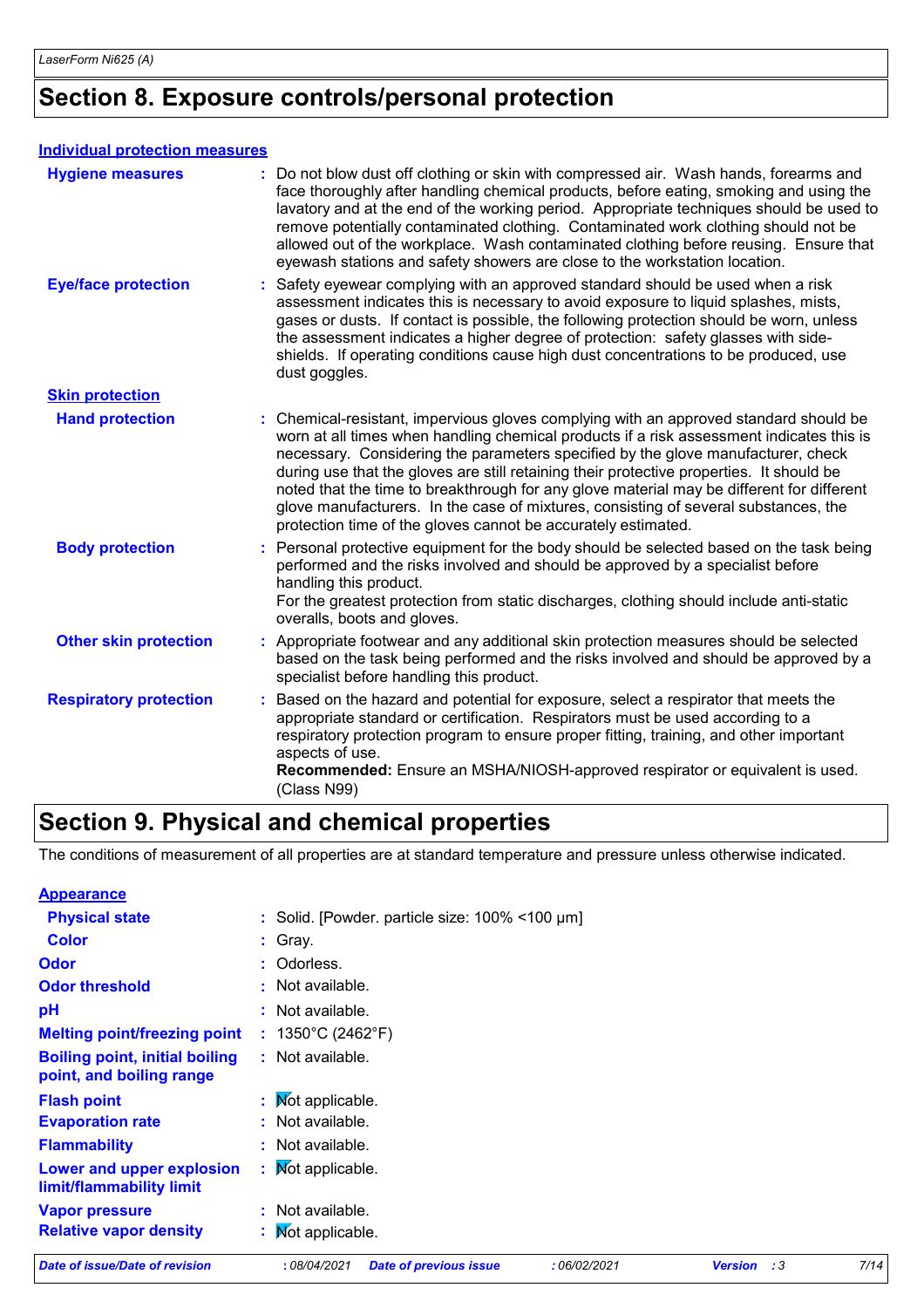### **Section 9. Physical and chemical properties**

| <b>Relative density</b>                           | : 8.25                                               |
|---------------------------------------------------|------------------------------------------------------|
| <b>Solubility</b>                                 | : Not available.                                     |
| <b>Solubility in water</b>                        | : Not available.                                     |
| <b>Partition coefficient: n-</b><br>octanol/water | : Mot applicable.                                    |
| <b>Auto-ignition temperature</b>                  | : Mot applicable.                                    |
| <b>Decomposition temperature</b>                  | : Not available.                                     |
| <b>Viscosity</b>                                  | : Mot applicable.                                    |
| <b>Explosive properties</b>                       | : May form explosible dust-air mixture if dispersed. |
| <b>Particle characteristics</b>                   |                                                      |
| <b>Median particle size</b>                       | : Mot available.                                     |
|                                                   |                                                      |

### **Section 10. Stability and reactivity**

| <b>Reactivity</b>                                   | : Under normal conditions of storage and use, hazardous reactions will not occur.                                                                 |
|-----------------------------------------------------|---------------------------------------------------------------------------------------------------------------------------------------------------|
| <b>Chemical stability</b>                           | : The product is stable.                                                                                                                          |
| <b>Possibility of hazardous</b><br><b>reactions</b> | : May form explosible dust-air mixture if dispersed.                                                                                              |
| <b>Conditions to avoid</b>                          | Keep away from heat, sparks and flame. Avoid dust generation. Avoid static electrical<br>charge                                                   |
| <b>Incompatible materials</b>                       | : Reactive or incompatible with the following materials: alkalis, acids, oxidizing materials,<br>halogenated hydrocarbons, combustible materials. |
| <b>Hazardous decomposition</b><br>products          | : Under normal conditions of storage and use, hazardous decomposition products should<br>not be produced.                                         |

## **Section 11. Toxicological information**

| <b>Information on toxicological effects</b> |                                                                                                 |                       |                                      |                                 |  |
|---------------------------------------------|-------------------------------------------------------------------------------------------------|-----------------------|--------------------------------------|---------------------------------|--|
| <b>Acute toxicity</b>                       |                                                                                                 |                       |                                      |                                 |  |
| <b>Conclusion/Summary</b>                   | $\therefore$ $\triangleright$ Based on available data, the classification criteria are not met. |                       |                                      |                                 |  |
| <b>Irritation/Corrosion</b>                 |                                                                                                 |                       |                                      |                                 |  |
| <b>Conclusion/Summary</b>                   | $:$ Not available.                                                                              |                       |                                      |                                 |  |
| <b>Sensitization</b>                        |                                                                                                 |                       |                                      |                                 |  |
| <b>Conclusion/Summary</b>                   |                                                                                                 |                       |                                      |                                 |  |
| <b>Skin</b>                                 | : May cause an allergic skin reaction.                                                          |                       |                                      |                                 |  |
| <b>Respiratory</b>                          | : May cause allergy or asthma symptoms or breathing difficulties if inhaled.                    |                       |                                      |                                 |  |
| <b>Mutagenicity</b>                         |                                                                                                 |                       |                                      |                                 |  |
| <b>Conclusion/Summary</b>                   | Suspected of causing genetic defects.                                                           |                       |                                      |                                 |  |
| <b>Carcinogenicity</b>                      |                                                                                                 |                       |                                      |                                 |  |
| <b>Product/ingredient name</b>              | <b>Result</b>                                                                                   | <b>Species</b>        | <b>Dose</b>                          | <b>Exposure</b>                 |  |
| nickel powder                               | Positive - Inhalation                                                                           | Rat - Male,<br>Female | $0.4 \text{ mg/m}^3$<br><b>NOAEL</b> | 24 months: $6$<br>hours per day |  |
| Conclusion Cummons                          | $Mov$ couse concer                                                                              |                       |                                      |                                 |  |

**Conclusion/Summary :** May cause cancer. **Classification**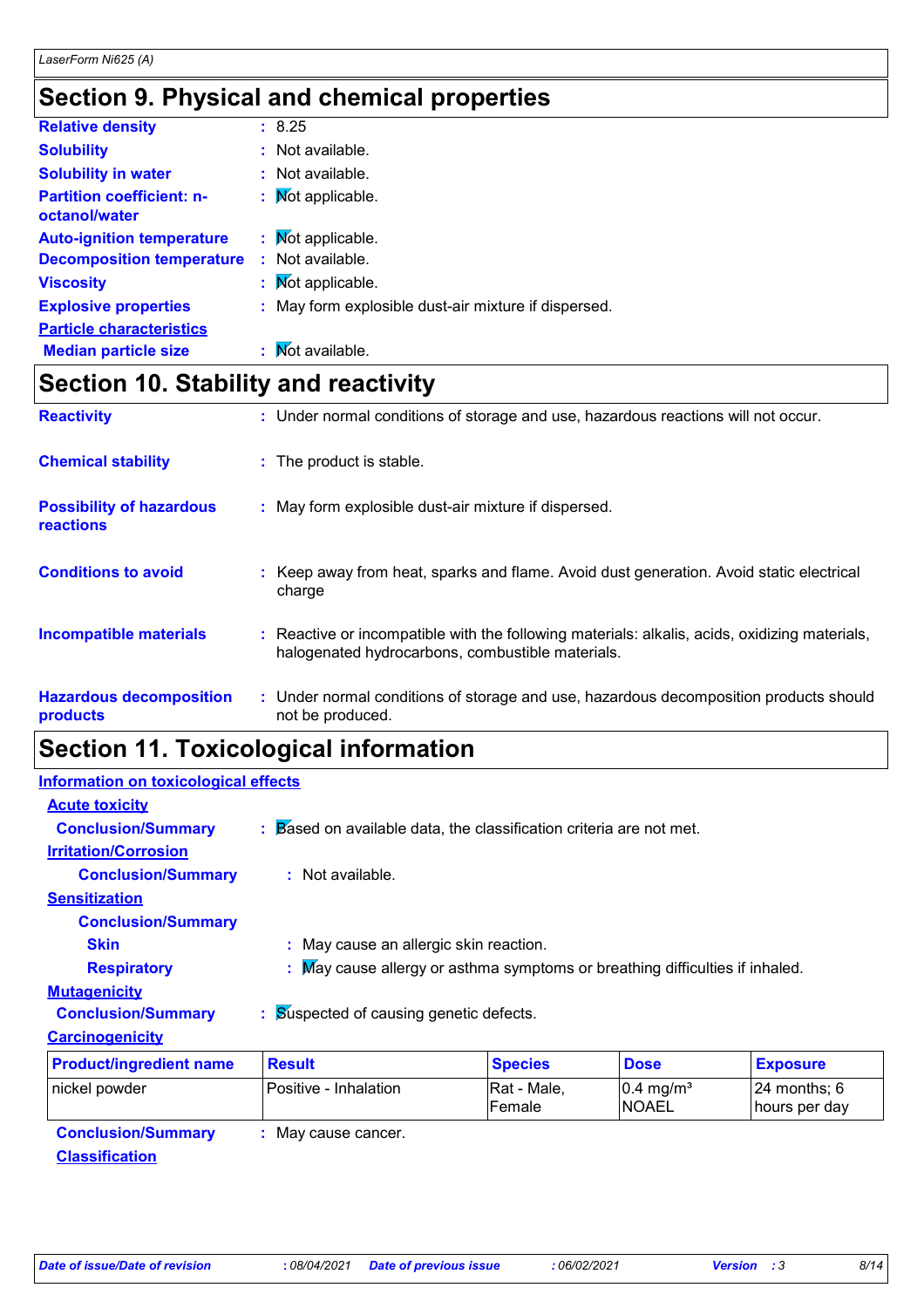### **Section 11. Toxicological information**

| <b>Product/ingredient name</b>                                                     | <b>OSHA</b>                                                                                                                                                                                                              | <b>IARC</b>                                                                                                                                                                                                             | <b>NTP</b> |                                               |                                                  |                      |
|------------------------------------------------------------------------------------|--------------------------------------------------------------------------------------------------------------------------------------------------------------------------------------------------------------------------|-------------------------------------------------------------------------------------------------------------------------------------------------------------------------------------------------------------------------|------------|-----------------------------------------------|--------------------------------------------------|----------------------|
| pickel powder                                                                      |                                                                                                                                                                                                                          | 2B                                                                                                                                                                                                                      |            |                                               |                                                  |                      |
| chromium                                                                           |                                                                                                                                                                                                                          | 3                                                                                                                                                                                                                       |            |                                               |                                                  |                      |
| cobalt                                                                             |                                                                                                                                                                                                                          | 2B                                                                                                                                                                                                                      |            |                                               | Reasonably anticipated to be a human carcinogen. |                      |
| <b>Reproductive toxicity</b><br><b>Conclusion/Summary</b><br><b>Teratogenicity</b> | : May damage fertility.                                                                                                                                                                                                  |                                                                                                                                                                                                                         |            |                                               |                                                  |                      |
| <b>Conclusion/Summary</b>                                                          | : Not available.                                                                                                                                                                                                         |                                                                                                                                                                                                                         |            |                                               |                                                  |                      |
| <b>Specific target organ toxicity (single exposure)</b><br>Not available.          |                                                                                                                                                                                                                          |                                                                                                                                                                                                                         |            |                                               |                                                  |                      |
| Specific target organ toxicity (repeated exposure)                                 |                                                                                                                                                                                                                          |                                                                                                                                                                                                                         |            |                                               |                                                  |                      |
| <b>Name</b>                                                                        |                                                                                                                                                                                                                          |                                                                                                                                                                                                                         |            | <b>Category</b>                               | <b>Route of</b><br>exposure                      | <b>Target organs</b> |
| nickel powder                                                                      |                                                                                                                                                                                                                          |                                                                                                                                                                                                                         |            | Category 1                                    |                                                  | L,                   |
| <b>Aspiration hazard</b><br>Not available.                                         |                                                                                                                                                                                                                          |                                                                                                                                                                                                                         |            |                                               |                                                  |                      |
| <b>Information on the likely</b><br>routes of exposure                             | : Not available.                                                                                                                                                                                                         |                                                                                                                                                                                                                         |            |                                               |                                                  |                      |
| <b>Potential acute health effects</b>                                              |                                                                                                                                                                                                                          |                                                                                                                                                                                                                         |            |                                               |                                                  |                      |
| <b>Eye contact</b>                                                                 |                                                                                                                                                                                                                          | : Exposure to airborne concentrations above statutory or recommended exposure limits<br>may cause irritation of the eyes.                                                                                               |            |                                               |                                                  |                      |
| <b>Inhalation</b>                                                                  |                                                                                                                                                                                                                          | Exposure to airborne concentrations above statutory or recommended exposure limits<br>may cause irritation of the nose, throat and lungs. May cause allergy or asthma<br>symptoms or breathing difficulties if inhaled. |            |                                               |                                                  |                      |
| <b>Skin contact</b>                                                                | : May cause an allergic skin reaction.                                                                                                                                                                                   |                                                                                                                                                                                                                         |            |                                               |                                                  |                      |
| <b>Ingestion</b>                                                                   |                                                                                                                                                                                                                          | : No known significant effects or critical hazards.                                                                                                                                                                     |            |                                               |                                                  |                      |
| Symptoms related to the physical, chemical and toxicological characteristics       |                                                                                                                                                                                                                          |                                                                                                                                                                                                                         |            |                                               |                                                  |                      |
| <b>Eye contact</b>                                                                 | irritation<br>redness                                                                                                                                                                                                    |                                                                                                                                                                                                                         |            | : Adverse symptoms may include the following: |                                                  |                      |
| <b>Inhalation</b>                                                                  | : Adverse symptoms may include the following:<br>respiratory tract irritation<br>coughing<br>wheezing and breathing difficulties<br>asthma<br>reduced fetal weight<br>increase in fetal deaths<br>skeletal malformations |                                                                                                                                                                                                                         |            |                                               |                                                  |                      |
| <b>Skin contact</b>                                                                | irritation<br>redness                                                                                                                                                                                                    | reduced fetal weight<br>increase in fetal deaths                                                                                                                                                                        |            | : Adverse symptoms may include the following: |                                                  |                      |
| <b>Ingestion</b>                                                                   | skeletal malformations<br>: Adverse symptoms may include the following:<br>reduced fetal weight<br>increase in fetal deaths<br>skeletal malformations                                                                    |                                                                                                                                                                                                                         |            |                                               |                                                  |                      |

**Delayed and immediate effects and also chronic effects from short and long term exposure**

| Date of issue/Date of revision |  | : 08/04/2021 Date of previous issue | 06/02/2021 | <b>Version</b> :3 | 9/14 |
|--------------------------------|--|-------------------------------------|------------|-------------------|------|
|--------------------------------|--|-------------------------------------|------------|-------------------|------|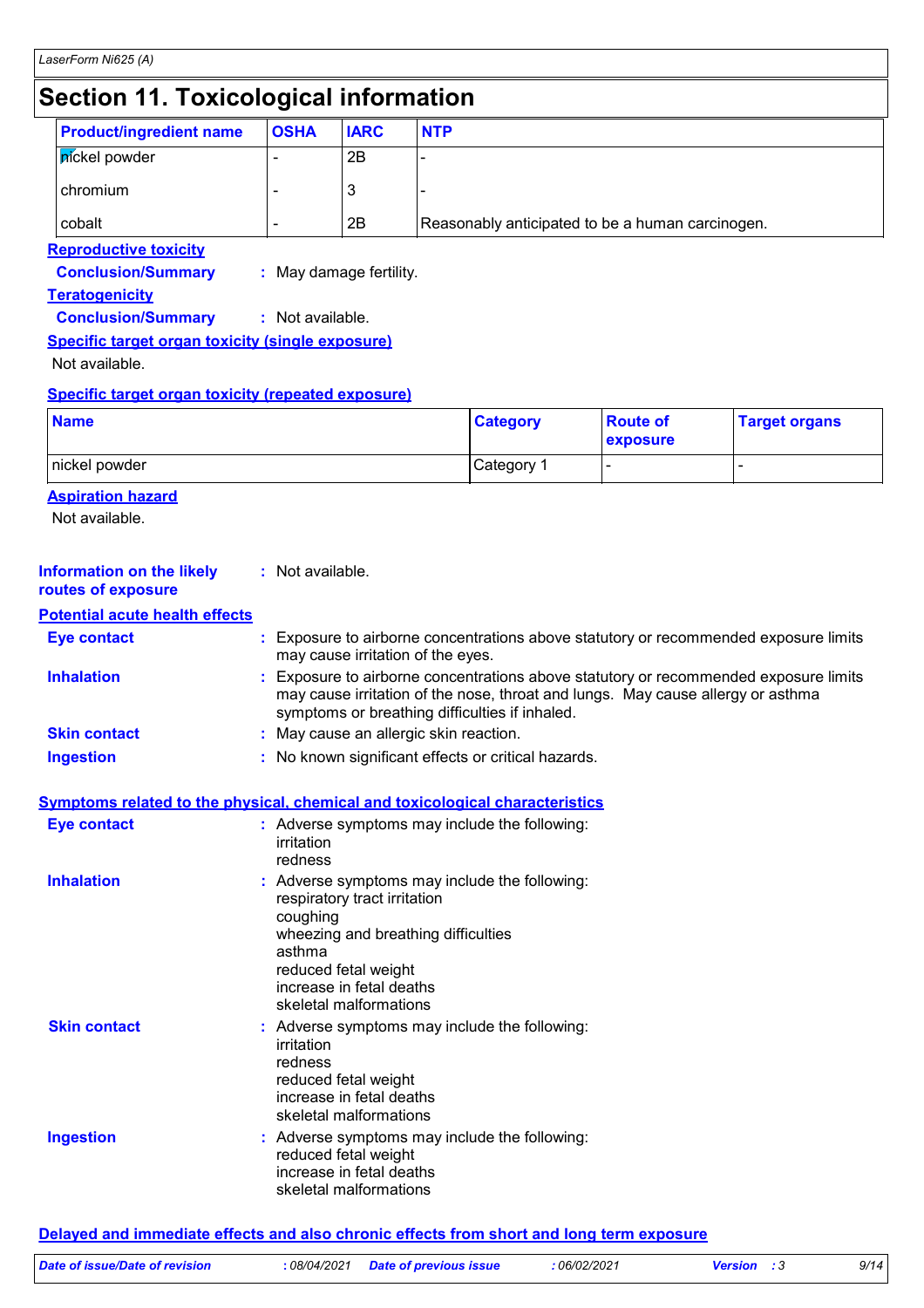## **Section 11. Toxicological information**

| <b>Short term exposure</b>            |                    |
|---------------------------------------|--------------------|
| <b>Potential immediate</b><br>effects | $:$ Not available. |
| <b>Potential delayed effects</b>      | : Not available.   |
| Long term exposure                    |                    |
| <b>Potential immediate</b><br>effects | $:$ Not available. |
| <b>Potential delayed effects</b>      | : Not available.   |

**Potential chronic health effects**

| <b>Product/ingredient name</b> | <b>Result</b>                                                                                                                                                                                                                                                    | <b>Species</b>        | <b>Dose</b>             | <b>Exposure</b>                   |  |
|--------------------------------|------------------------------------------------------------------------------------------------------------------------------------------------------------------------------------------------------------------------------------------------------------------|-----------------------|-------------------------|-----------------------------------|--|
| nickel powder                  | <b>Chronic LOAEL Inhalation</b><br>Dusts and mists                                                                                                                                                                                                               | Rat - Male,<br>Female | $0.1$ mg/m <sup>3</sup> | $24$ months; $6$<br>hours per day |  |
| <b>Conclusion/Summary</b>      | : Mot available.                                                                                                                                                                                                                                                 |                       |                         |                                   |  |
| <b>General</b>                 | : Causes damage to organs through prolonged or repeated exposure. Repeated or<br>prolonged inhalation of dust may lead to chronic respiratory irritation. Once sensitized,<br>a severe allergic reaction may occur when subsequently exposed to very low levels. |                       |                         |                                   |  |
| <b>Carcinogenicity</b>         | : May cause cancer. Risk of cancer depends on duration and level of exposure.                                                                                                                                                                                    |                       |                         |                                   |  |
| <b>Mutagenicity</b>            | : Suspected of causing genetic defects.<br>: May damage fertility or the unborn child.                                                                                                                                                                           |                       |                         |                                   |  |
| <b>Reproductive toxicity</b>   |                                                                                                                                                                                                                                                                  |                       |                         |                                   |  |

#### **Numerical measures of toxicity**

#### **Acute toxicity estimates**

| <b>Product/ingredient name</b>         | Oral (mg/<br>kg) | Dermal<br>(mg/kg) | <b>Inhalation</b><br>(gases)<br>(ppm) | <b>Inhalation</b><br>(vapors)<br>(mg/l) | <b>Inhalation</b><br>dusts and<br>mists) (mg/ |
|----------------------------------------|------------------|-------------------|---------------------------------------|-----------------------------------------|-----------------------------------------------|
| $\sqrt{\mathsf{Z}}$ aserForm Ni625 (A) | 50000            | N/A               | N/A                                   | N/A                                     | 150                                           |
| cobalt                                 | 500              | N/A               | N/A                                   | N/A                                     | 1.5                                           |

## **Section 12. Ecological information**

| <b>Toxicity</b>                                         |                                                                                                           |
|---------------------------------------------------------|-----------------------------------------------------------------------------------------------------------|
| <b>Conclusion/Summary</b>                               | : Harmful to aquatic life with long lasting effects.                                                      |
| <b>Persistence and degradability</b>                    |                                                                                                           |
| <b>Conclusion/Summary</b>                               | : The methods for determining the biological degradability are not applicable to inorganic<br>substances. |
| <b>Bioaccumulative potential</b>                        |                                                                                                           |
| Not available.                                          |                                                                                                           |
| <b>Mobility in soil</b>                                 |                                                                                                           |
| <b>Soil/water partition</b><br><b>coefficient (Koc)</b> | : Not available.                                                                                          |
| <b>Mobility</b>                                         | : Not available.                                                                                          |
| <b>Other adverse effects</b>                            | : No known significant effects or critical hazards.                                                       |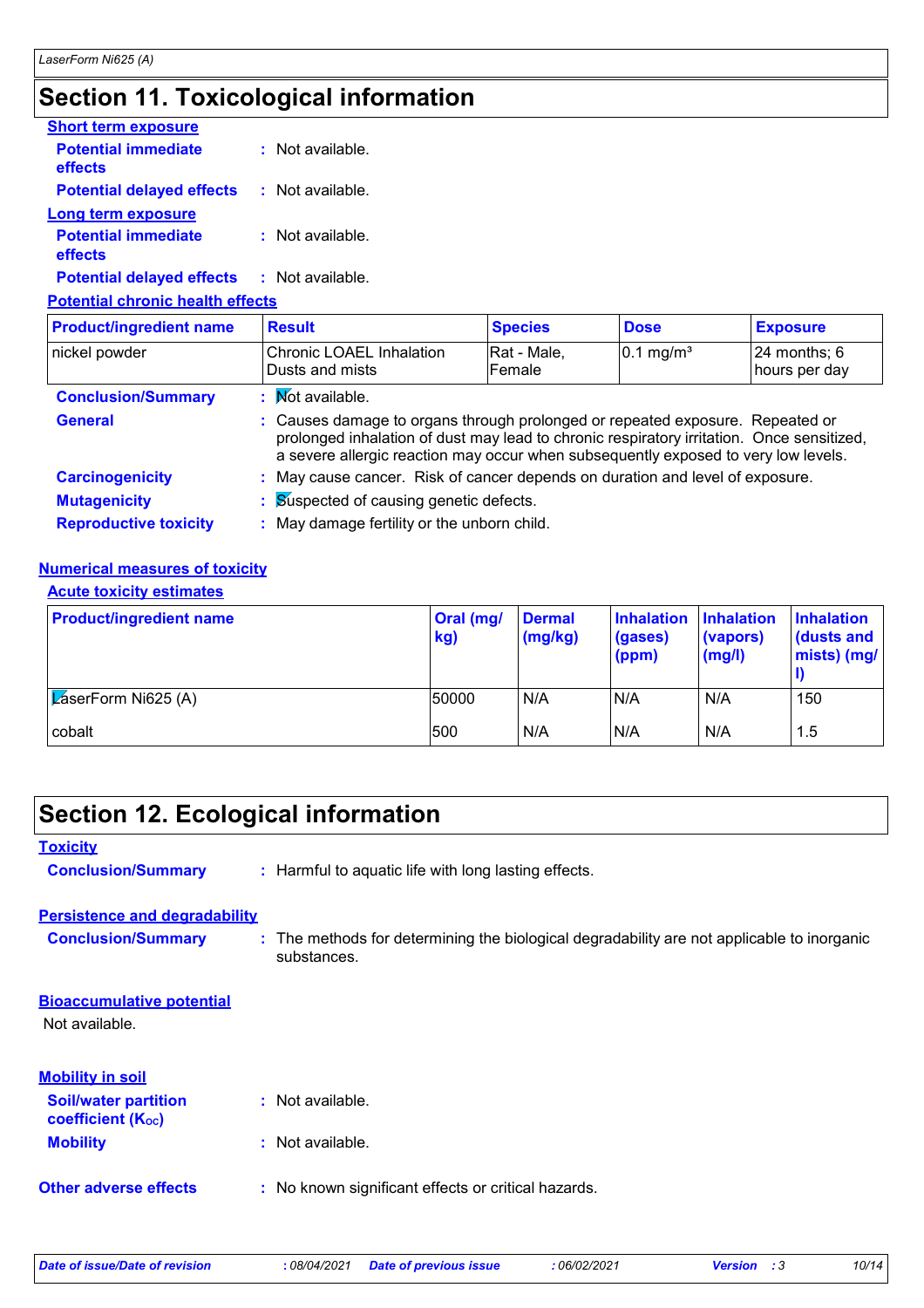### **Section 13. Disposal considerations**

**Disposal methods :**

The generation of waste should be avoided or minimized wherever possible. Disposal of this product, solutions and any by-products should at all times comply with the requirements of environmental protection and waste disposal legislation and any regional local authority requirements. Dispose of surplus and non-recyclable products via a licensed waste disposal contractor. Waste should not be disposed of untreated to the sewer unless fully compliant with the requirements of all authorities with jurisdiction. Waste packaging should be recycled. Incineration or landfill should only be considered when recycling is not feasible. This material and its container must be disposed of in a safe way. Care should be taken when handling emptied containers that have not been cleaned or rinsed out. Empty containers or liners may retain some product residues. Avoid dispersal of spilled material and runoff and contact with soil, waterways, drains and sewers.

### **Section 14. Transport information**

|                                        | <b>DOT</b><br><b>Classification</b> | <b>TDG</b><br><b>Classification</b> | <b>Mexico</b><br><b>Classification</b> | <b>ADR/RID</b>        | <b>IMDG</b>             | <b>IATA</b>              |
|----------------------------------------|-------------------------------------|-------------------------------------|----------------------------------------|-----------------------|-------------------------|--------------------------|
| <b>UN number</b>                       | <b>Mot regulated.</b>               | <b>Not regulated.</b>               | <b>Not regulated.</b>                  | <b>Not regulated.</b> | <b>Not regulated.</b>   | <b>Mot regulated.</b>    |
| <b>UN proper</b><br>shipping name      |                                     |                                     |                                        |                       |                         |                          |
| <b>Transport</b><br>hazard class(es)   |                                     |                                     |                                        |                       | - 7                     | $\overline{\phantom{a}}$ |
| <b>Label</b>                           |                                     |                                     |                                        |                       |                         |                          |
| <b>Packing group</b>                   |                                     |                                     |                                        |                       |                         |                          |
| <b>Environmental</b><br><b>hazards</b> | No.                                 | No.                                 | No.                                    | No.                   | Marine<br>Pollutant: No | No.                      |

**Additional information DOT Classification :**

- **Reportable quantity** 181.82 lbs / 82.545 kg. Package sizes shipped in quantities less than the product reportable quantity are not subject to the RQ (reportable quantity) transportation requirements.
- **Special precautions for user Transport within user's premises:** always transport in closed containers that are **:** upright and secure. Ensure that persons transporting the product know what to do in the event of an accident or spillage.

**Transport in bulk according :** Not applicable. **to IMO instruments**

### **Section 15. Regulatory information**

| <b>U.S. Federal regulations</b>                                                   |              | : TSCA 8(a) CDR Exempt/Partial exemption: Not determined<br>Clean Water Act (CWA) 307: nickel powder; chromium; copper |
|-----------------------------------------------------------------------------------|--------------|------------------------------------------------------------------------------------------------------------------------|
| <b>Clean Air Act Section 112</b><br>(b) Hazardous Air<br><b>Pollutants (HAPS)</b> | : Listed     |                                                                                                                        |
| <b>Clean Air Act Section 602</b><br><b>Class I Substances</b>                     | : Not listed |                                                                                                                        |
| <b>Clean Air Act Section 602</b><br><b>Class II Substances</b>                    | : Not listed |                                                                                                                        |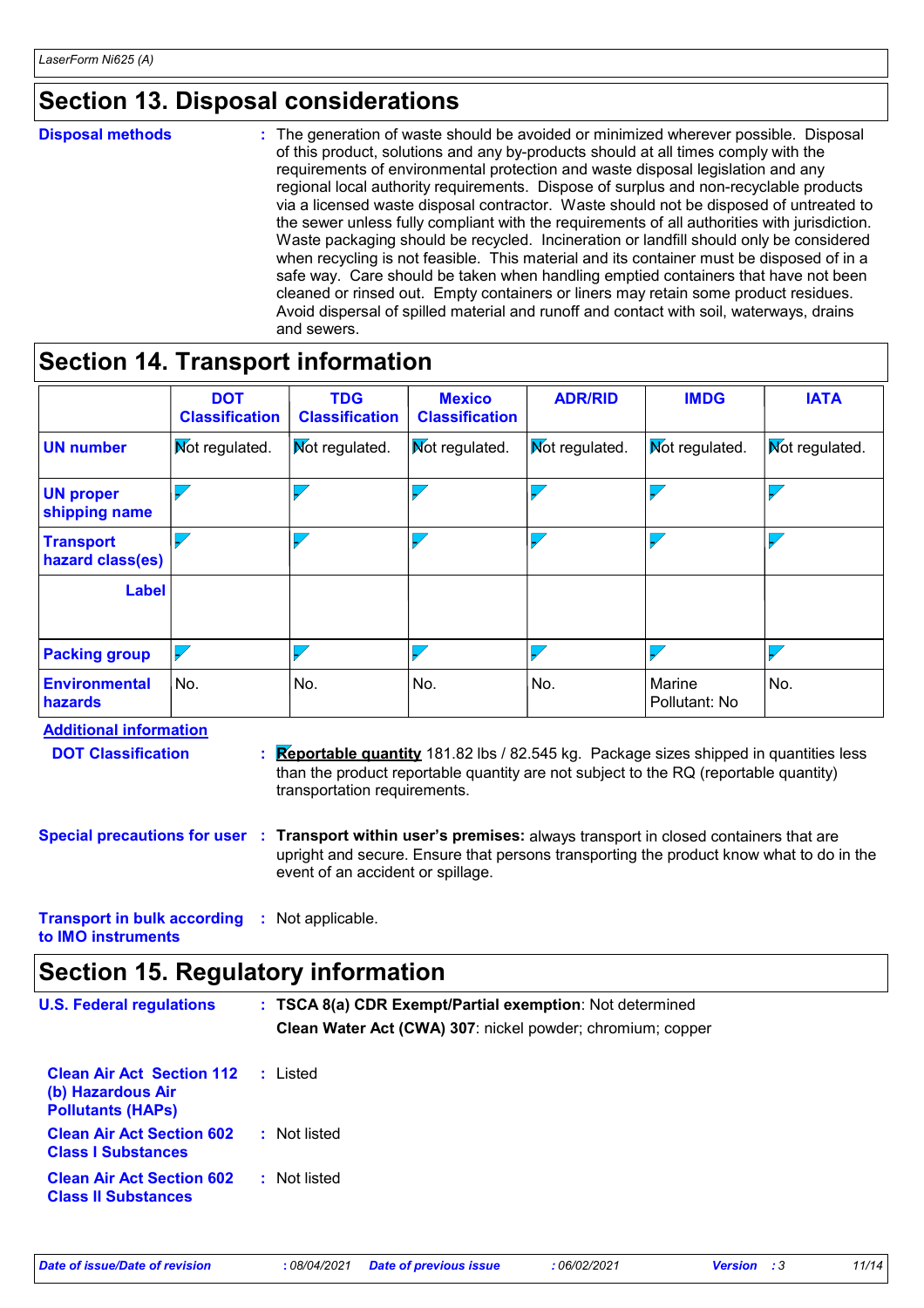### **Section 15. Regulatory information**

| <b>DEA List I Chemicals</b><br>(Precursor Chemicals)  | : Not listed                                                                                                                                                    |
|-------------------------------------------------------|-----------------------------------------------------------------------------------------------------------------------------------------------------------------|
| <b>DEA List II Chemicals</b><br>(Essential Chemicals) | : Not listed                                                                                                                                                    |
| <u>SARA 302/304</u>                                   |                                                                                                                                                                 |
| <b>Composition/information on ingredients</b>         |                                                                                                                                                                 |
| No products were found.                               |                                                                                                                                                                 |
| <b>SARA 304 RQ</b>                                    | : Not applicable.                                                                                                                                               |
| <u>SARA 311/312</u>                                   |                                                                                                                                                                 |
| <b>Classification</b>                                 | <b>COMBUSTIBLE DUSTS</b><br>÷<br><b>RESPIRATORY SENSITIZATION - Category 1</b><br>SKIN SENSITIZATION - Category 1<br><b>GERM CELL MUTAGENICITY - Category 2</b> |

CARCINOGENICITY - Category 1B

TOXIC TO REPRODUCTION - Category 1B

#### **Composition/information on ingredients**

| <b>Name</b>   | $\frac{9}{6}$ | <b>Classification</b>                                                                                                                                                                                                                                                                                                           |
|---------------|---------------|---------------------------------------------------------------------------------------------------------------------------------------------------------------------------------------------------------------------------------------------------------------------------------------------------------------------------------|
| píckel powder | ≥50 - ≤75     | <b>SKIN SENSITIZATION - Category 1</b><br>CARCINOGENICITY - Category 2<br>SPECIFIC TARGET ORGAN TOXICITY (REPEATED<br><b>EXPOSURE)</b> - Category 1                                                                                                                                                                             |
| cobalt        | ≤3            | ACUTE TOXICITY (oral) - Category 4<br>ACUTE TOXICITY (inhalation) - Category 4<br><b>EYE IRRITATION - Category 2A</b><br><b>RESPIRATORY SENSITIZATION - Category 1</b><br>SKIN SENSITIZATION - Category 1<br><b>GERM CELL MUTAGENICITY - Category 2</b><br>CARCINOGENICITY - Category 1B<br>TOXIC TO REPRODUCTION - Category 1B |

SPECIFIC TARGET ORGAN TOXICITY (REPEATED EXPOSURE) - Category 1

#### **SARA 313**

|                                           | <b>Product name</b>                                 | <b>CAS number</b>                   | $\frac{9}{6}$                  |
|-------------------------------------------|-----------------------------------------------------|-------------------------------------|--------------------------------|
| <b>Form R - Reporting</b><br>requirements | ∣ <mark>ní</mark> ckel powder<br>chromium<br>cobalt | 7440-02-0<br>7440-47-3<br>7440-48-4 | 1≥50 - ≤75<br>210 - ≤25<br>'≤3 |
| <b>Supplier notification</b>              | ∣ <mark>ní</mark> ckel powder<br>chromium<br>cobalt | 7440-02-0<br>7440-47-3<br>7440-48-4 | I≥50 - ≤75<br>210 - ≤25<br>'≤3 |

SARA 313 notifications must not be detached from the SDS and any copying and redistribution of the SDS shall include copying and redistribution of the notice attached to copies of the SDS subsequently redistributed.

| <b>State regulations</b> |                                                                                                        |
|--------------------------|--------------------------------------------------------------------------------------------------------|
| <b>Massachusetts</b>     | : The following components are listed: NICKEL; NICKEL CATALYST; CHROMIUM;<br>MOLYBDENUM; COBALT        |
| <b>New York</b>          | : The following components are listed: Nickel; Chromium                                                |
| <b>New Jersey</b>        | : The following components are listed: NICKEL; CHROMIUM; MOLYBDENUM; COBALT                            |
| Pennsylvania             | : The following components are listed: NICKEL CATALYST; CHROMIUM COMPOUNDS;<br>MOLYBDENUM; COBALT FUME |

#### **California Prop. 65**

**A** WARNING: This product can expose you to chemicals including Nickel and Cobalt metal powder, which are known to the State of California to cause cancer. For more information go to www.P65Warnings.ca.gov.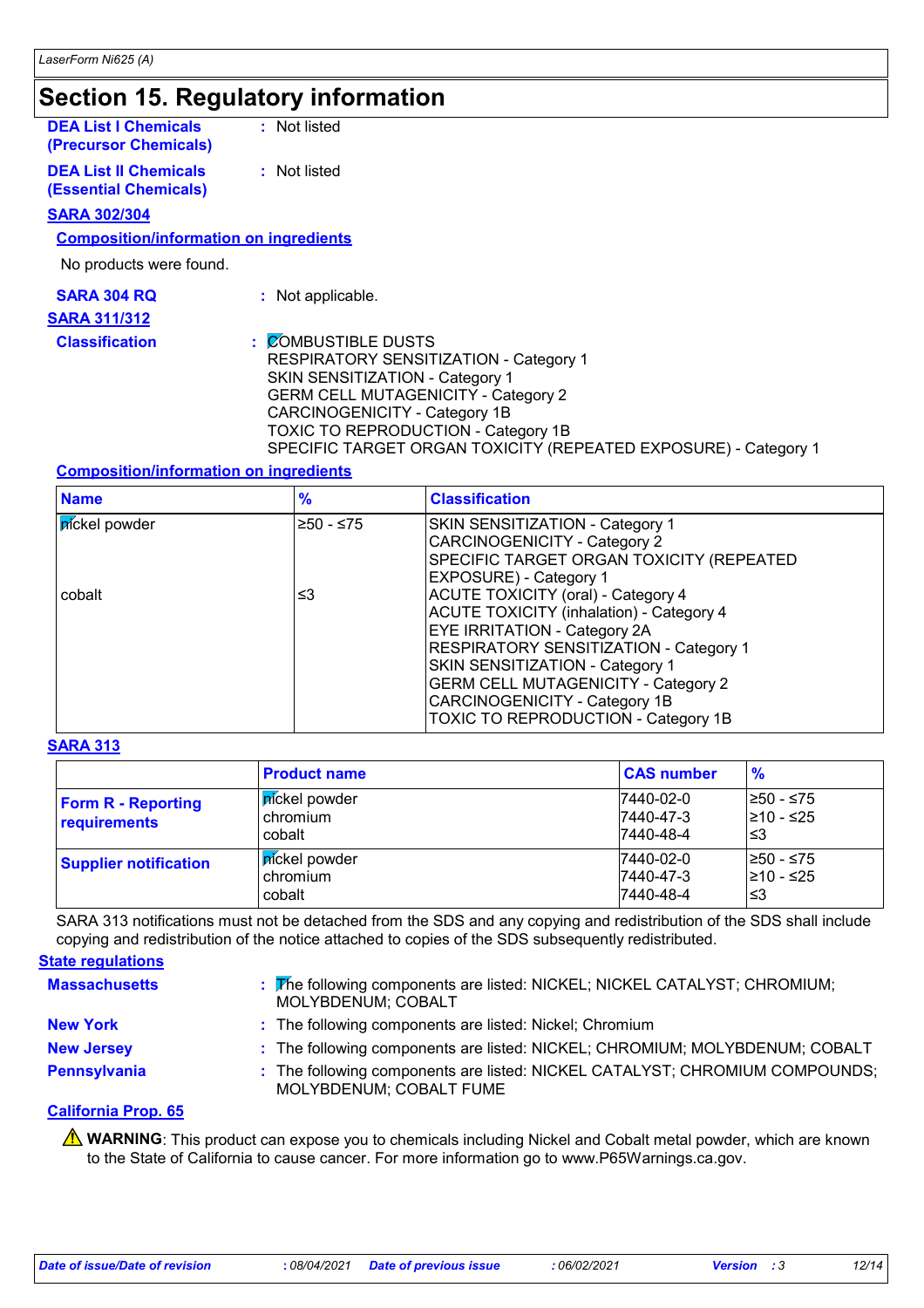### **Section 15. Regulatory information**

| <b>Ingredient name</b>        | No significant risk Maximum<br>level | acceptable dosage<br><b>level</b> |
|-------------------------------|--------------------------------------|-----------------------------------|
| Mickel<br>Cobalt metal powder |                                      |                                   |

#### **International regulations**

**Chemical Weapon Convention List Schedules I, II & III Chemicals**

Not listed.

#### **Montreal Protocol**

Not listed.

#### **Stockholm Convention on Persistent Organic Pollutants**

Not listed.

### **Rotterdam Convention on Prior Informed Consent (PIC)**

Not listed.

#### **UNECE Aarhus Protocol on POPs and Heavy Metals**

Not listed.

#### **Inventory list**

| <b>Australia</b>         | : All components are listed or exempted. |
|--------------------------|------------------------------------------|
| <b>Canada</b>            | : All components are listed or exempted. |
| <b>China</b>             | : All components are listed or exempted. |
| <b>Europe</b>            | : All components are listed or exempted. |
| <b>New Zealand</b>       | : All components are listed or exempted. |
| <b>Republic of Korea</b> | : All components are listed or exempted. |
| <b>Taiwan</b>            | : All components are listed or exempted. |
| <b>United States</b>     | : All components are active or exempted. |
| <b>Viet Nam</b>          | : All components are listed or exempted. |

### **Section 16. Other information**

**National Fire Protection Association (U.S.A.)**



#### **Procedure used to derive the classification**

|                                                                 | <b>Justification</b>                                           |                               |             |                    |       |
|-----------------------------------------------------------------|----------------------------------------------------------------|-------------------------------|-------------|--------------------|-------|
| <b>COMBUSTIBLE DUSTS</b>                                        | Expert judgment                                                |                               |             |                    |       |
| RESPIRATORY SENSITIZATION - Category 1                          | Calculation method                                             |                               |             |                    |       |
| SKIN SENSITIZATION - Category 1                                 | Calculation method<br>Calculation method<br>Calculation method |                               |             |                    |       |
| <b>GERM CELL MUTAGENICITY - Category 2</b>                      |                                                                |                               |             |                    |       |
| <b>CARCINOGENICITY - Category 1B</b>                            |                                                                |                               |             |                    |       |
| <b>TOXIC TO REPRODUCTION - Category 1B</b>                      |                                                                |                               |             | Calculation method |       |
| SPECIFIC TARGET ORGAN TOXICITY (REPEATED EXPOSURE) - Category 1 |                                                                |                               |             | Calculation method |       |
| <b>History</b>                                                  |                                                                |                               |             |                    |       |
| Date of printing                                                | : 08/04/2021                                                   |                               |             |                    |       |
| Date of issue/Date of<br>revision                               | : 08/04/2021                                                   |                               |             |                    |       |
| Date of previous issue                                          | : 06/02/2021                                                   |                               |             |                    |       |
| <b>Version</b>                                                  | $\therefore$ 3                                                 |                               |             |                    |       |
| Date of issue/Date of revision                                  | :08/04/2021                                                    | <b>Date of previous issue</b> | :06/02/2021 | <b>Version</b> : 3 | 13/14 |